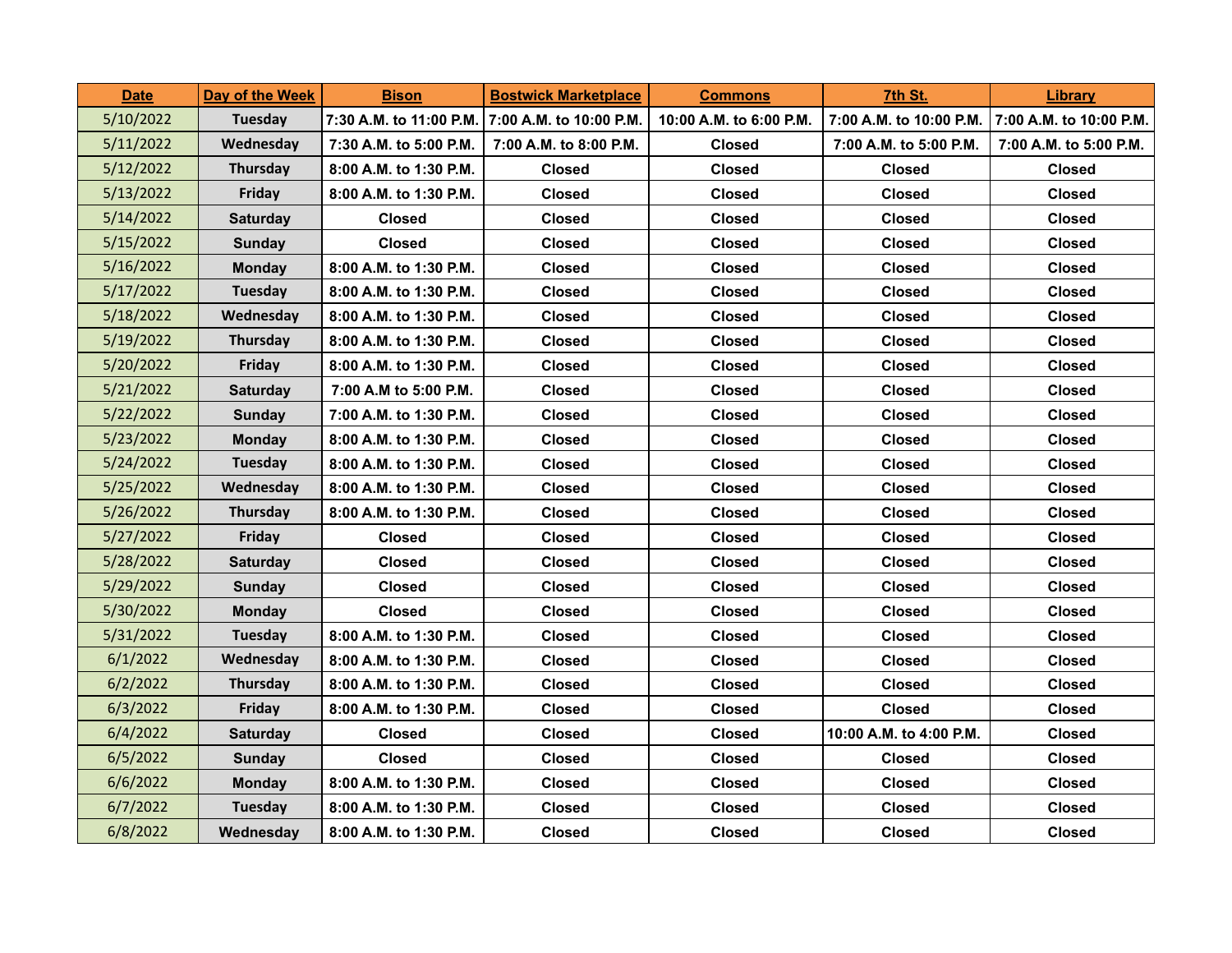| <b>Date</b> | Day of the Week | <b>Bison</b>           | <b>Bostwick Marketplace</b> | <b>Commons</b> | 7th St.       | Library       |
|-------------|-----------------|------------------------|-----------------------------|----------------|---------------|---------------|
| 6/9/2022    | <b>Thursday</b> | 8:00 A.M. to 1:30 P.M. | <b>Closed</b>               | <b>Closed</b>  | <b>Closed</b> | <b>Closed</b> |
| 6/10/2022   | <b>Friday</b>   | 8:00 A.M. to 1:30 P.M. | <b>Closed</b>               | <b>Closed</b>  | <b>Closed</b> | <b>Closed</b> |
| 6/11/2022   | <b>Saturday</b> | Closed.                | <b>Closed</b>               | <b>Closed</b>  | Closed        | <b>Closed</b> |
| 6/12/2022   | <b>Sunday</b>   | Closed                 | <b>Closed</b>               | <b>Closed</b>  | Closed        | <b>Closed</b> |
| 6/13/2022   | <b>Monday</b>   | 8:00 A.M. to 1:30 P.M. | Closed                      | Closed         | Closed        | <b>Closed</b> |
| 6/14/2022   | <b>Tuesday</b>  | 8:00 A.M. to 1:30 P.M. | <b>Closed</b>               | <b>Closed</b>  | <b>Closed</b> | <b>Closed</b> |
| 6/15/2022   | Wednesday       | 8:00 A.M. to 1:30 P.M. | <b>Closed</b>               | <b>Closed</b>  | Closed        | <b>Closed</b> |
| 6/16/2022   | <b>Thursday</b> | 8:00 A.M. to 1:30 P.M. | <b>Closed</b>               | <b>Closed</b>  | <b>Closed</b> | <b>Closed</b> |
| 6/17/2022   | <b>Friday</b>   | 8:00 A.M. to 1:30 P.M. | <b>Closed</b>               | <b>Closed</b>  | Closed        | <b>Closed</b> |
| 6/18/2022   | <b>Saturday</b> | Closed                 | Closed                      | Closed         | Closed        | <b>Closed</b> |
| 6/19/2022   | <b>Sunday</b>   | Closed                 | <b>Closed</b>               | <b>Closed</b>  | Closed        | <b>Closed</b> |
| 6/20/2022   | <b>Monday</b>   | 8:00 A.M. to 1:30 P.M. | <b>Closed</b>               | Closed         | Closed        | <b>Closed</b> |
| 6/21/2022   | <b>Tuesday</b>  | 8:00 A.M. to 1:30 P.M. | <b>Closed</b>               | <b>Closed</b>  | <b>Closed</b> | <b>Closed</b> |
| 6/22/2022   | Wednesday       | 8:00 A.M. to 1:30 P.M. | <b>Closed</b>               | <b>Closed</b>  | <b>Closed</b> | <b>Closed</b> |
| 6/23/2022   | <b>Thursday</b> | 8:00 A.M. to 1:30 P.M. | $5 - 7$                     | <b>Closed</b>  | Closed        | <b>Closed</b> |
| 6/24/2022   | <b>Friday</b>   | 8:00 A.M. to 1:30 P.M. | 8-9, 11-1, 5-7              | <b>Closed</b>  | <b>Closed</b> | <b>Closed</b> |
| 6/25/2022   | <b>Saturday</b> | Closed                 | 8-9, 11-1, 5-7              | Closed         | Closed        | <b>Closed</b> |
| 6/26/2022   | <b>Sunday</b>   | <b>Closed</b>          | 8-9, 11-1, 5-7              | <b>Closed</b>  | Closed        | <b>Closed</b> |
| 6/27/2022   | <b>Monday</b>   | 8:00 A.M. to 1:30 P.M. | 8-9, 11-1, 5-7              | <b>Closed</b>  | <b>Closed</b> | <b>Closed</b> |
| 6/28/2022   | <b>Tuesday</b>  | 8:00 A.M. to 1:30 P.M. | 8-9, 11-1, 5-7              | <b>Closed</b>  | <b>Closed</b> | <b>Closed</b> |
| 6/29/2022   | Wednesdav       | 8:00 A.M. to 1:30 P.M. | $8-9, 11-1, 5-7$            | <b>Closed</b>  | <b>Closed</b> | <b>Closed</b> |
| 6/30/2022   | <b>Thursday</b> | 8:00 A.M. to 1:30 P.M. | 8-9, 11-1, 5-7              | Closed         | Closed        | <b>Closed</b> |
| 7/1/2022    | <b>Friday</b>   | 8:00 A.M. to 1:30 P.M. | 8-9, 11-1, 5-7              | <b>Closed</b>  | Closed        | <b>Closed</b> |
| 7/2/2022    | <b>Saturday</b> | <b>Closed</b>          | $8-9, 11-1$                 | <b>Closed</b>  | <b>Closed</b> | <b>Closed</b> |
| 7/3/2022    | <b>Sunday</b>   | <b>Closed</b>          | <b>Closed</b>               | <b>Closed</b>  | Closed        | <b>Closed</b> |
| 7/4/2022    | <b>Monday</b>   | Closed                 | <b>Closed</b>               | <b>Closed</b>  | Closed        | <b>Closed</b> |
| 7/5/2022    | Tuesday         | 8:00 A.M. to 1:30 P.M. | <b>Closed</b>               | <b>Closed</b>  | Closed        | <b>Closed</b> |
| 7/6/2022    | Wednesday       | 8:00 A.M. to 1:30 P.M. | <b>Closed</b>               | <b>Closed</b>  | <b>Closed</b> | <b>Closed</b> |
| 7/7/2022    | <b>Thursday</b> | 8:00 A.M. to 1:30 P.M. | <b>Closed</b>               | <b>Closed</b>  | <b>Closed</b> | <b>Closed</b> |
| 7/8/2022    | <b>Friday</b>   | 8:00 A.M. to 1:30 P.M. | <b>Closed</b>               | <b>Closed</b>  | <b>Closed</b> | <b>Closed</b> |